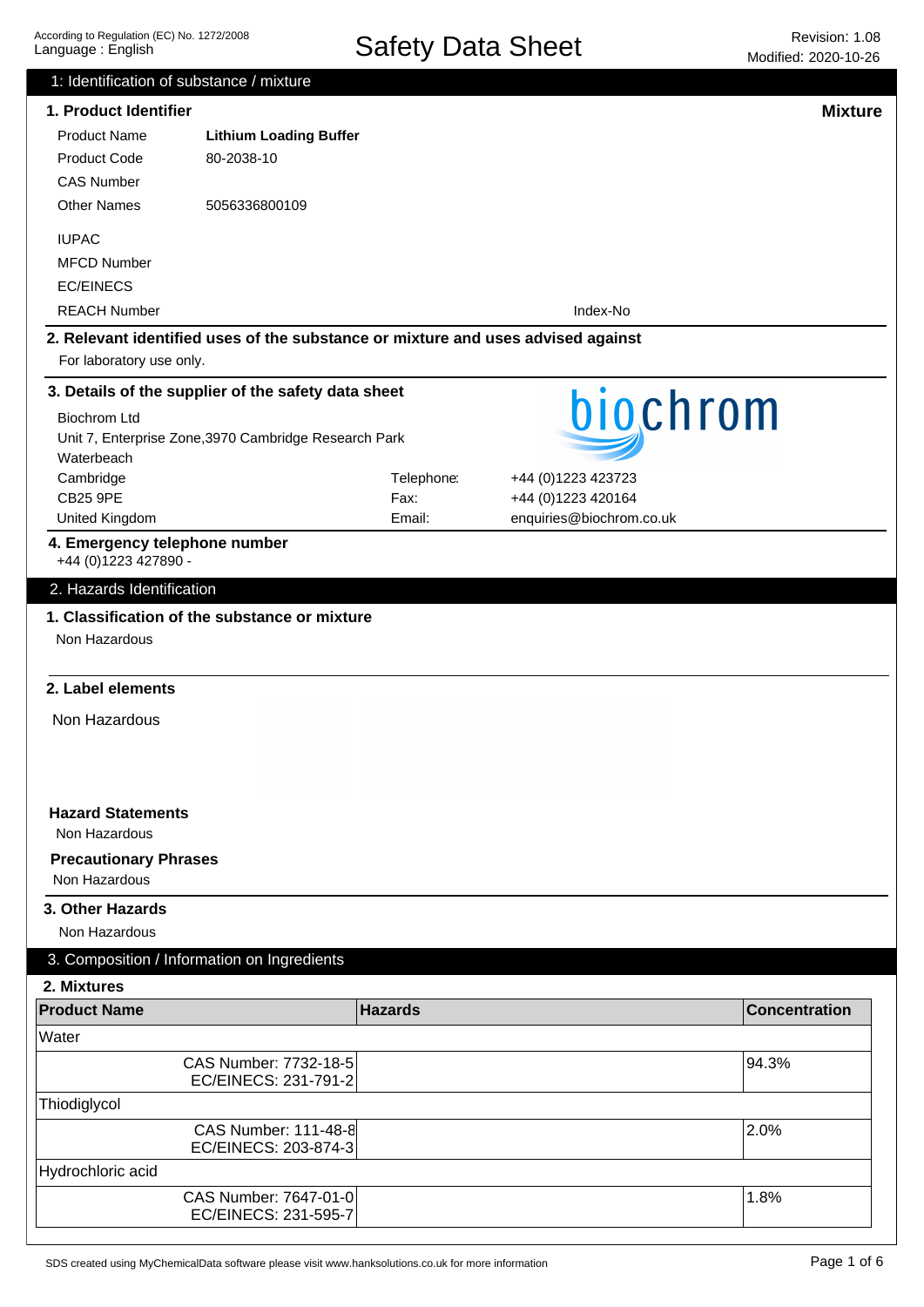|                                                                                         | <b>CAS Number: 77-92-9</b><br>EC/EINECS: 201-069-1                                                                    | 1.0% |  |
|-----------------------------------------------------------------------------------------|-----------------------------------------------------------------------------------------------------------------------|------|--|
| Lithium hydroxide                                                                       |                                                                                                                       |      |  |
|                                                                                         | CAS Number: 1310-66-3<br>EC/EINECS: 215-183-4                                                                         | 0.8% |  |
| Phenol                                                                                  |                                                                                                                       |      |  |
|                                                                                         | CAS Number: 108-95-2<br>EC/EINECS: 203-632-7                                                                          | 0.1% |  |
| 4. First Aid Measures                                                                   |                                                                                                                       |      |  |
|                                                                                         | 1. Description of first aid measures                                                                                  |      |  |
| <b>Skin Contact</b>                                                                     | Wash immediately with plenty of soap and water.                                                                       |      |  |
| <b>Eye Contact</b>                                                                      | Rinse opened eye for several minutes under running water.                                                             |      |  |
| Ingestion<br>Do not induce vomiting.<br>Wash out mouth with water.<br>Consult a doctor. |                                                                                                                       |      |  |
| Inhalation                                                                              | Supply fresh air; consult a doctor in case of complaints.                                                             |      |  |
|                                                                                         | 2. Most important symptoms and effects                                                                                |      |  |
|                                                                                         | There may be irritation and redness.                                                                                  |      |  |
| 5. Firefighting measures<br>1. Extinguishing Media<br>Suitable                          |                                                                                                                       |      |  |
|                                                                                         | Suitable extinguishing media for surrounding fire should be used.                                                     |      |  |
| Unsuitable                                                                              | N/A                                                                                                                   |      |  |
| N/A                                                                                     | 2. Special Hazards arising from the substance or mixture                                                              |      |  |
| 3. Advice for Fire Fighters                                                             |                                                                                                                       |      |  |
| protective gear                                                                         | As in any fire, wear self-contained breathing apparatus pressure-demand, MSHA/NIOSH (approved or equivalent) and full |      |  |
| 6. Accidental Release Measures                                                          |                                                                                                                       |      |  |
| 1. Personal Precautions                                                                 |                                                                                                                       |      |  |
|                                                                                         | Refer to section 8 of SDS for personal protection details.                                                            |      |  |
| <b>2. Environmental Precautions</b>                                                     |                                                                                                                       |      |  |
|                                                                                         | Do not discharge into drains or rivers.<br>Do not allow to enter sewers / surface or ground water.                    |      |  |
| 3. Methods & Materials                                                                  |                                                                                                                       |      |  |
| Mix with sand or vermiculite.                                                           | Transfer to a closable, labelled salvage container for disposal by an appropriate method.                             |      |  |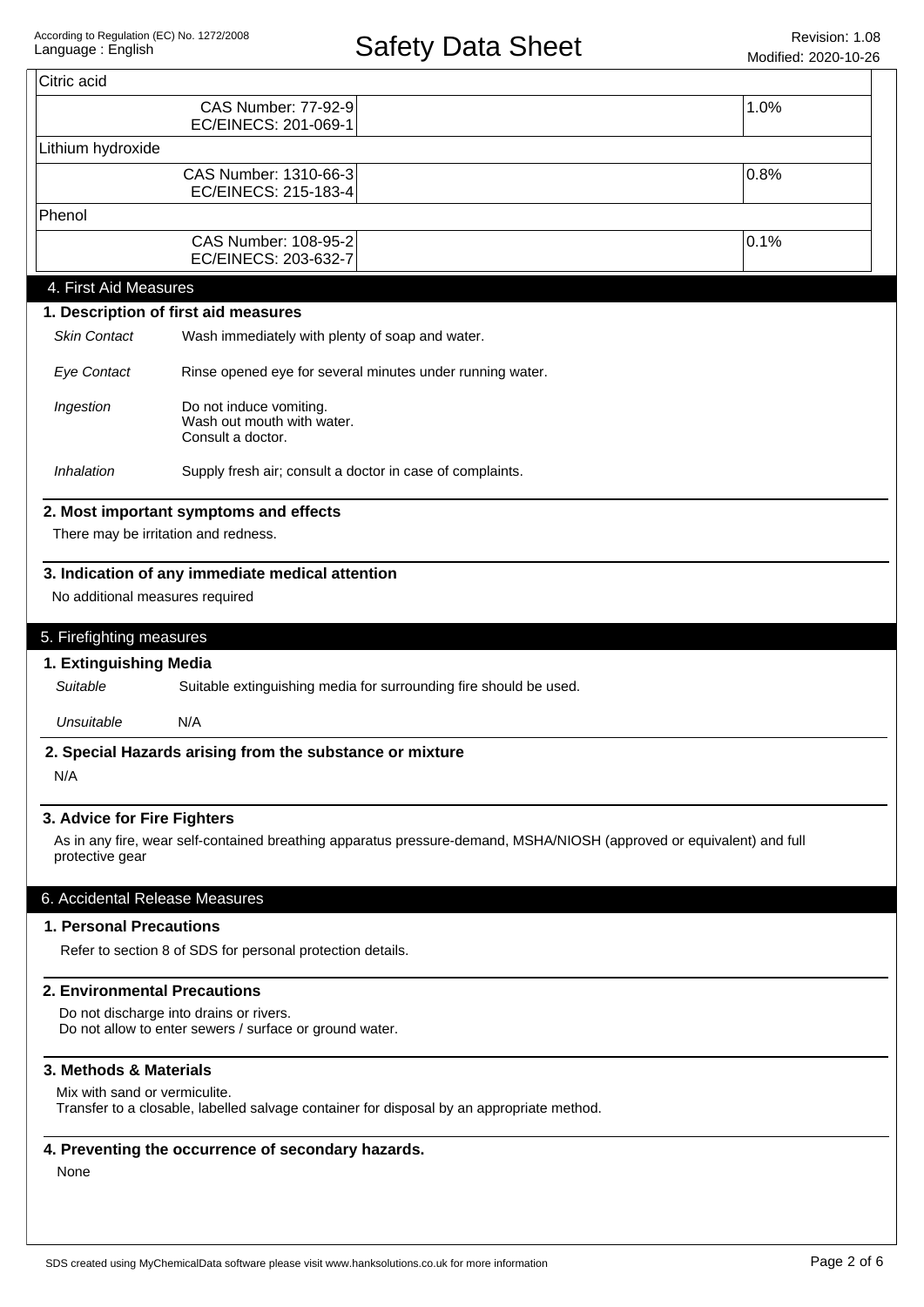Safety Data Sheet Revision: 1.08

# Other advice No further information available. Maintaining Integrity Storage Controls Managing Storage Risks **2. Conditions for safe storage, including any incompatibilities** Store in cool, well ventilated area. Keep container tightly closed. Keep away from direct sunlight. No special requirements No special requirements 7.Handling and Storage **1. Personal Precautions** Ensure there is sufficient ventilation of the area. Protection against No special requirements explosions and fires Safe Handling General protective and hygiene measures The standard precautionary measures should be adhered to when handling Engineering measures Ensure there is sufficient ventilation of the area. Eye / Face Protection Safety Glasses. Hand protection Nitrile gloves. Respiratory protection Respiratory protection not required. Other personal protection advice No data. Skin protection Protective clothing. **2. Exposure Controls** For Laboratory use only. To be used with Biochrom Amino Acid Analyzers. **3. Specific End Uses** 9. Physical and Chemical Properties **1. Physical and Chemical Properties** 8. Exposure Controls/Personal Protection **1. Control Parameters** No Data Available

| Appearance                                   | Clear liquid      |
|----------------------------------------------|-------------------|
| Odour                                        | Slightly phenolic |
| Odour threshold                              | No Data Available |
| PH.                                          | 2.20              |
| Melting point / Freezing point               | No Data Available |
| Initial boiling point and boiling range      | No Data Available |
| Flash point                                  | No Data Available |
| Evaporation rate                             | No Data Available |
| Flammability(solid,gas)                      | No Data Available |
| Upper/lower flammability or explosive limits | No Data Available |
| Vapour pressure                              | No Data Available |
| Vapour density                               | No Data Available |
| Relative density                             | No Data Available |
| Solubility(ies):                             | Water soluble     |
| Partition coefficient: n-octanol/water       | No Data Available |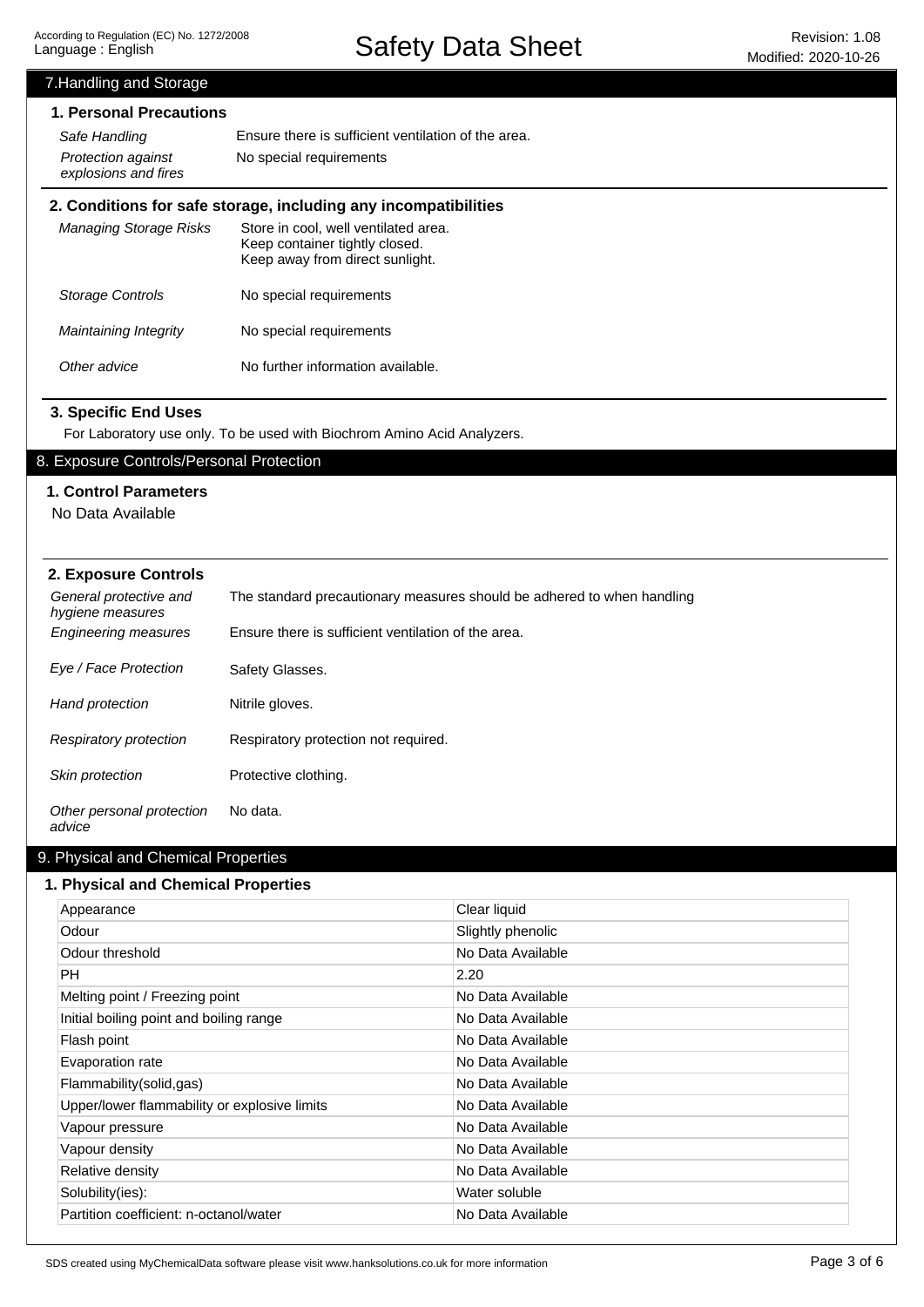# Safety Data Sheet Revision: 1.08

| Auto-ignition temperature   | No Data Available |
|-----------------------------|-------------------|
| Decomposition temperature   | No Data Available |
| Viscosity                   | No Data Available |
| <b>Explosive properties</b> | No Data Available |
| Oxidising properties        | No Data Available |

#### **2. Other Information**

No additional information available

## 10. Stability and Reactivity

#### **1. Reactivity**

No unusual reactivity

## **2. Stability**

Stable at room temperature.

## **3. Possibility of Hazardous Reactions**

No hazardous reactions known.

# **4.Conditions to Avoid**

Direct Sunlight.

### **5. Incompatible Materials**

Strong oxidizing agents.

#### **6. Hazardous Decomposition Products**

In combustion emits toxic fumes.

## 11. Toxicology information

| 1. Information                       |                          |
|--------------------------------------|--------------------------|
| <b>Acute Toxicity</b>                | No information available |
| Skin corrosion/irritation            | No information available |
| Serious eye<br>Damage/irritation     | No information available |
| Respiratory or skin<br>sensitisation | No information available |
| Germ Cell mutagenicity               | No information available |
| Carcinogenicity                      | No information available |
| Reproductive toxicity                | No information available |
| STOT-single exposure                 | No information available |
| STOT-repeated exposure               | No information available |
| Aspiration hazard                    | No information available |

#### **2. Additional**

The toxicological properties have not been fully investigated

## 12. Ecological Information

#### **1. Toxicity**

No information available

#### **2. Persistence and degradability**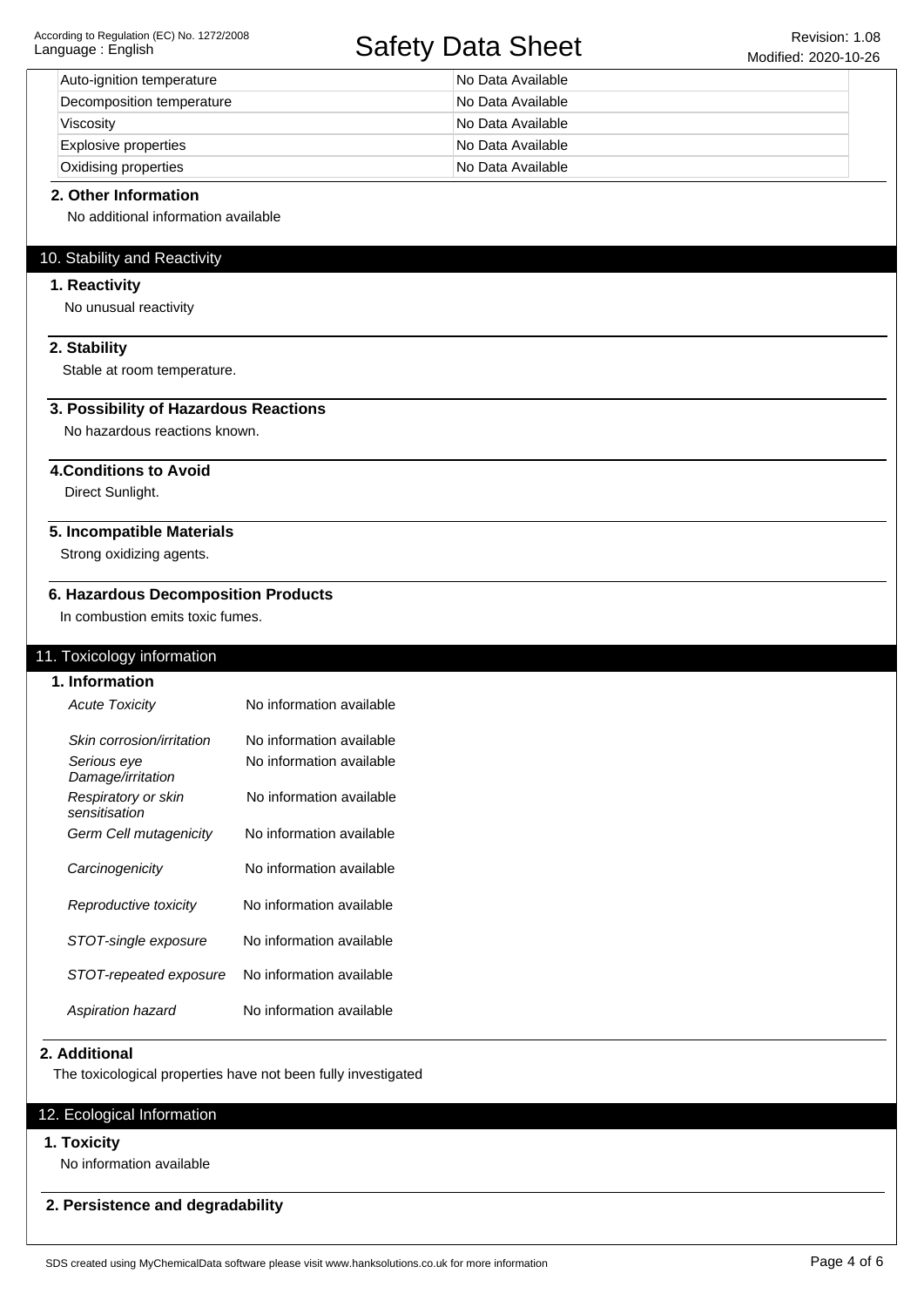#### No information available

## **3. Bio-Accumulative Potential**

No information available

#### **4. Mobility and Soil**

No information available

#### **5. Results of PBT & vPvB assessment**

No information available

#### **6. Other adverse effects**

No information available

#### 13. Disposal Considerations

#### **1. Waste Treatment Methods**

Consult state, local or national regulations for proper disposal. Disposal Operations

Disposal of Packaging Disposal must be made according to official regulations.

# 14. Transport Information

#### **Air (ICAO)**

Not classified as hazardous for transport

## **Road (ADR)**

Not classified as hazardous for transport

#### **Sea (IMDG)**

Not classified as hazardous for transport

#### 15. Safety, health, environmental and national regulations

# **1. Safety, health, environmental and national regulations:**

Product is not subject to any additional regulations or provisions.

# **2. Safety Assessment**

No Chemical Safety Assessment

# 16. Other Information

# **1. Other Information:**

This safety data sheet complies with the requirements of Regulation (EC) No. 1272/2008

# **3. Disclaimer**